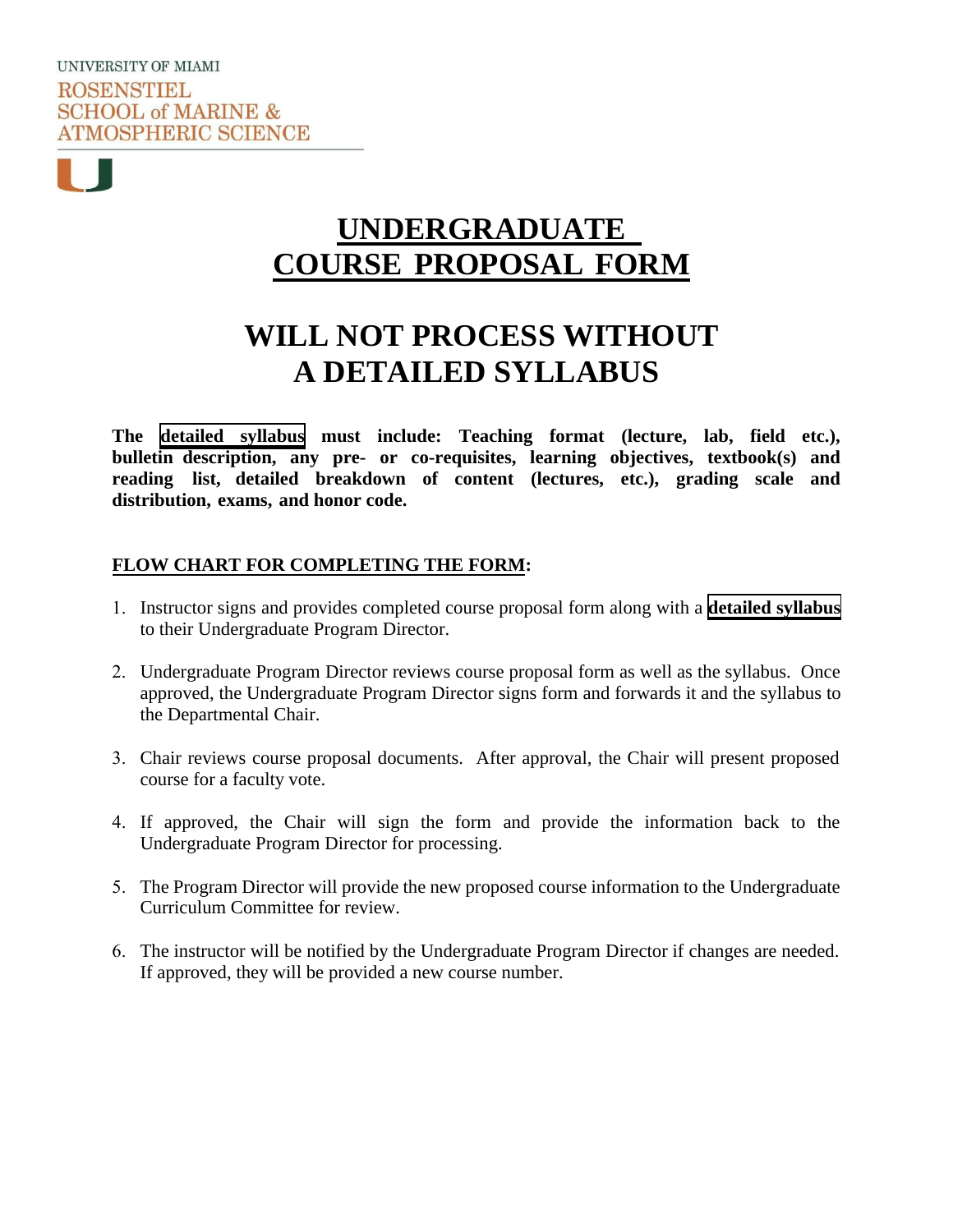**ACTION (check as appropriate):** 

☐ **New Course** ☐ **Special Topics** ☐ **Conversion from Special Topics to Permanent Course**

**COURSE TITLE:** 

**DEPARTMENT NAME:**

**LEVEL (100, 200, 300, or 400):**

**SUGGESTED COGNATE (S) (Mandatory for 100 level courses):** 

**INSTRUCTOR NAME:** 

| <b>SEMESTER AND YEAR OFFERED:</b> |  |  |  |  |
|-----------------------------------|--|--|--|--|
|-----------------------------------|--|--|--|--|

**EXPECTED FREQUENCY (e.g. every second fall semester):**

**EXPECTED ENROLLMENT (# of Students): NUMBER OF CREDITS:** 

**PREFERRED DAYS & TIMES (Tu/Th or MWF). Please see Class Scheduling Worksheet below. Course days and times must follow UM Gables Standard Meeting Times.** We cannot guarantee any course taught on Tu/Th a room assignment. If a classroom assignment is not given by the Office of Classroom Management, the course may be subject to cancellation**:**

**BRIEF DESCRIPTION OF PURPOSE OF COURSE:** 

**OVERLAP WITH ANY PRE-EXISTING COURSES:**

**REQUIRED RESOURCES OR COURSE FEES:**

**COURSE PREREQUISITES AND/OR REQUIREMENTS OF STUDENTS:** 

| <b>INSTRUCTOR SIGNATURE:</b>                       | DATE: |
|----------------------------------------------------|-------|
| UNDERGRADUATE PROGAM<br><b>DIRECTOR SIGNATURE:</b> | DATE: |
| DEPARTMENTAL SIGNATURE:                            | DATE: |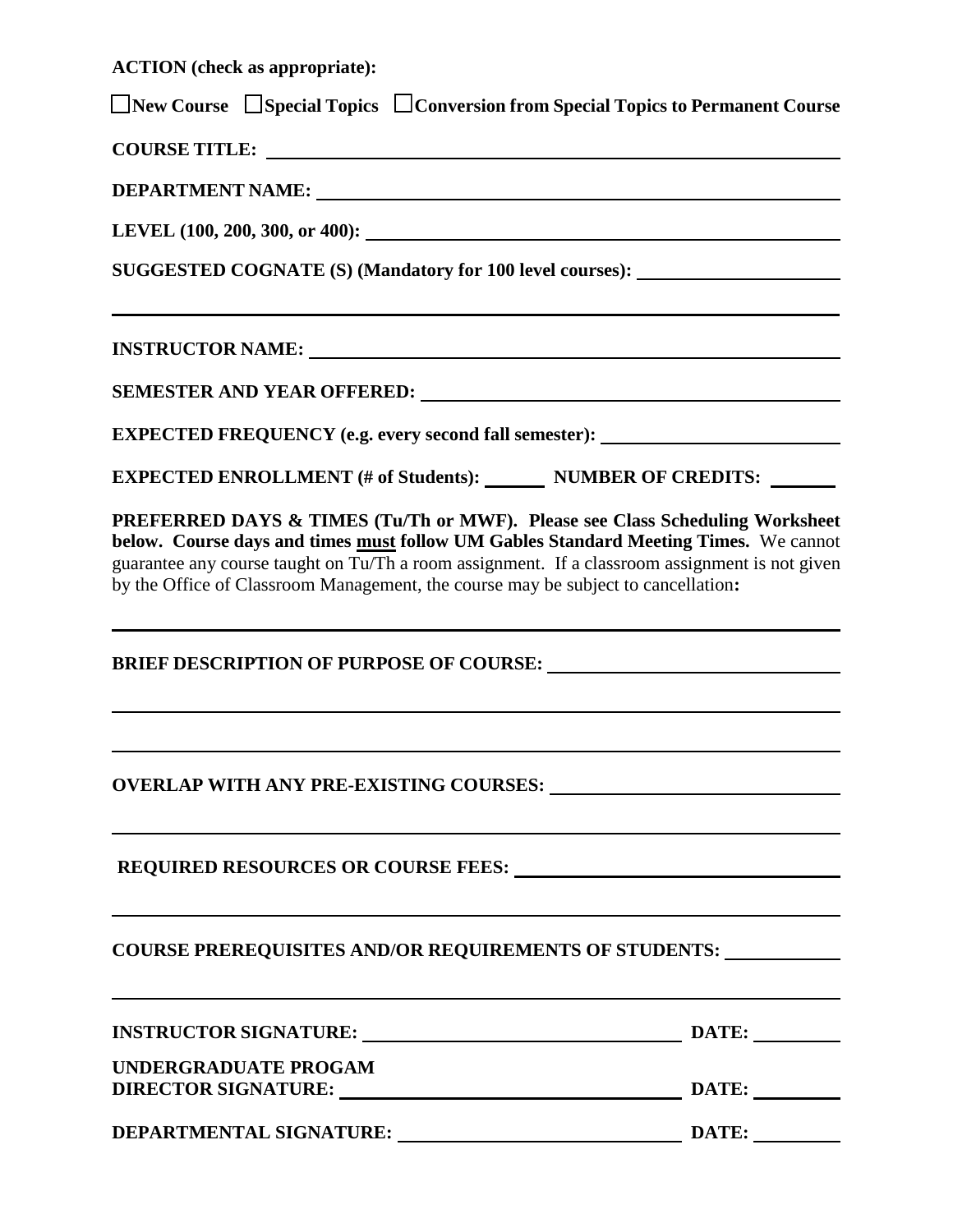| <b>CLASS SCHEDULING WORKSHEET</b> |         |           |         |                             |            |            |
|-----------------------------------|---------|-----------|---------|-----------------------------|------------|------------|
| Semi Standard #                   | 1, 2, 3 | 4, 5, 6   | 7, 8, 9 |                             | 1, 2, 3, 4 | 5, 6, 7, 8 |
| Section                           | Monday  | Wednesday | Friday  | Section                     | Tuesday    | Thursday   |
| $\overline{A}$<br>8:00-8:50 AM    |         |           |         | ${\sf N}$<br>8:00-9:15 AM   |            |            |
| $\sf B$<br>9:05-9:55 AM           |         |           |         | $\circ$                     |            |            |
| $\mathsf{C}$<br>10:10-11:00 AM    |         |           |         | 9:30-10:45 AM               |            |            |
| D<br>11:15-12:05 PM               |         |           |         | P<br>11:00-12:15 PM         |            |            |
| $\mathsf E$<br>12:20-1:10 PM      |         |           |         | $\Omega$<br>12:30-1:45 PM   |            |            |
| $\mathsf F$<br>1:25-2:15 PM       |         |           |         | $\mathsf{R}$                |            |            |
| G<br>2:30-3:20 PM                 |         |           |         | 2:00-3:15 PM                |            |            |
| H<br>3:35-4:25/4:50PM             |         |           |         | $\mathsf S$<br>3:30-4:45 PM |            |            |
| J<br>5:05-6:20 PM                 |         |           |         | T<br>5:05-6:20 PM           |            |            |
| $\sf K$<br>6:35-7:50 PM           |         |           |         | $\cup$<br>6:35-7:50 PM      |            |            |
| L<br>8:05-9:20 PM                 |         |           |         | $\vee$<br>8:05-9:20 PM      |            |            |
| 9<br>Saturday or Sunday           |         |           |         | Y<br><b>ONLINE</b>          |            |            |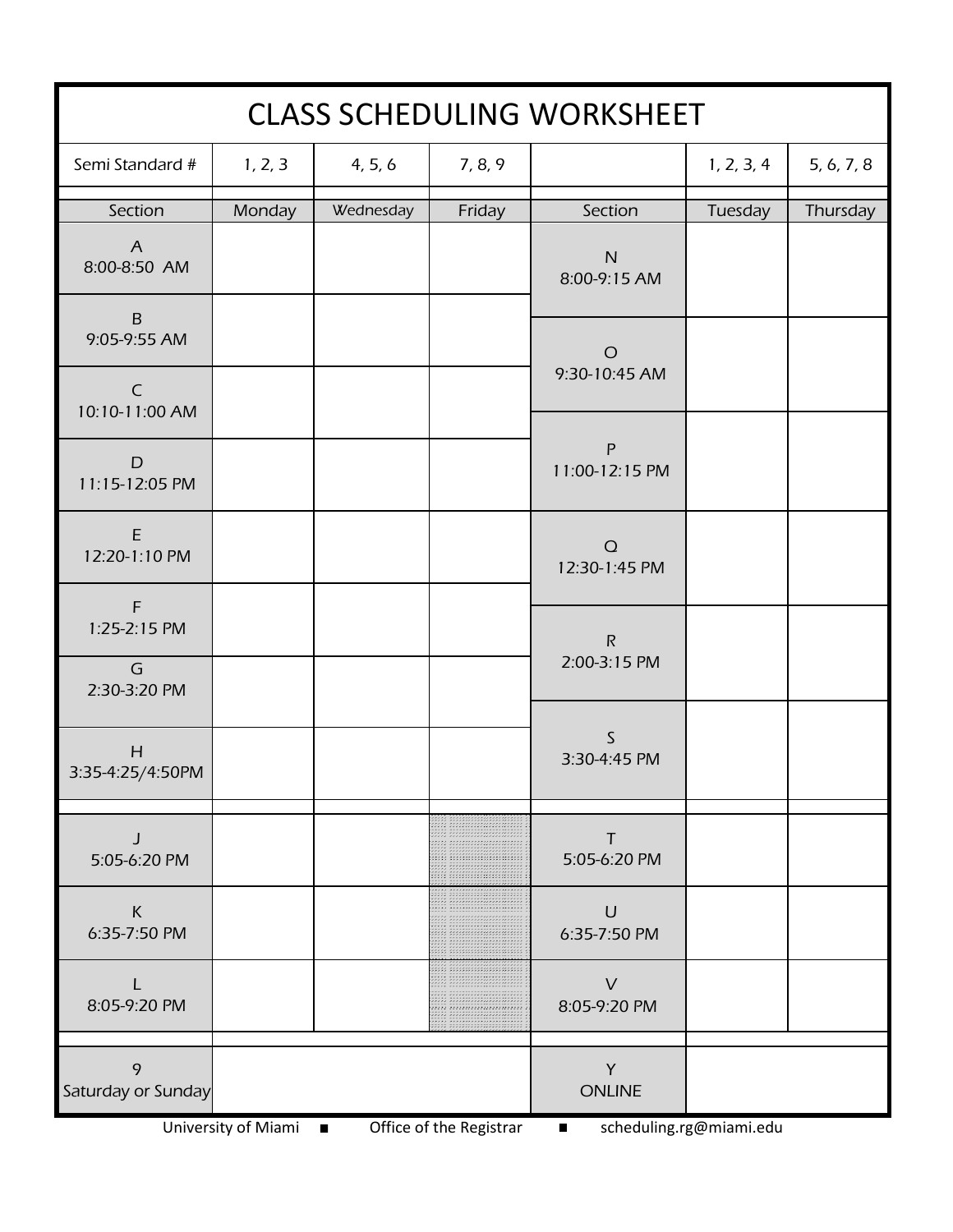## **SAMPLE SYLLABUS**

| <b>MSC Level (1, 2, 3, or 400) Section</b><br>Title | Semester Year                       |
|-----------------------------------------------------|-------------------------------------|
| Instructor                                          | Time and Location                   |
| <b>Instructor Location information</b>              | Office $#$ and Building             |
| Email                                               | Office Hours: MW 12:30pm to 2:00 pm |
| Phone # (Optional)                                  |                                     |

**Course Description for UM Bulletin: (One paragraph)** The course is designed to provide an introduction to Comparative Ecology as a part of multi-disciplinary field and a special component of Ecosystem Ecology. As such the topics covered allows the student to form a better picture of the richness of modern ecology. The course will make use of data bases and literature studies to form a basis for analysis. Students will be encouraged to explore analysis methods and theory. Grades will be based on class projects that will conform to the interests of the class.

#### **Objectives of Comparative Ecology:**

- 1) Specific understanding of Ecosystem function across various biomes. This serves a basis for environmental classification for various practical purposes and a set of analysis and theoretical methods for understanding ecosystem processes.
- 2) Direct consideration of the underlying ecological processes behind the evolution of ecosystems both at the species and community level. Major goals are the development of quantitative methods for exploring the role of genetics, physiology, and behavior in ecosystem evolution. Current areas of interest include the ecosystem role and response to climate variations, biodiversity and the problem of extinction, analysis of harvesting based on ecosystem perspectives, and the reconstruction of past ecosystems.

### **Learning Objectives:**

- 1) The students will learn the various applications of comparative descriptions of ecosystems including comparison and mapping of biomes, ecosystem energetics, and the role of comparative methods in understanding climate and nutrient cycles.
- 2) Hands on experience with analysis methods in large scale ecosystem dynamics will teach the students how to set up a spatial and species specific ecosystem study.
- 3) Students will be introduced to the preparation of written and oral reports aimed at different venues such as publications and presentations in academic settings, proposals to agencies and foundations, and participation on national and international committees.